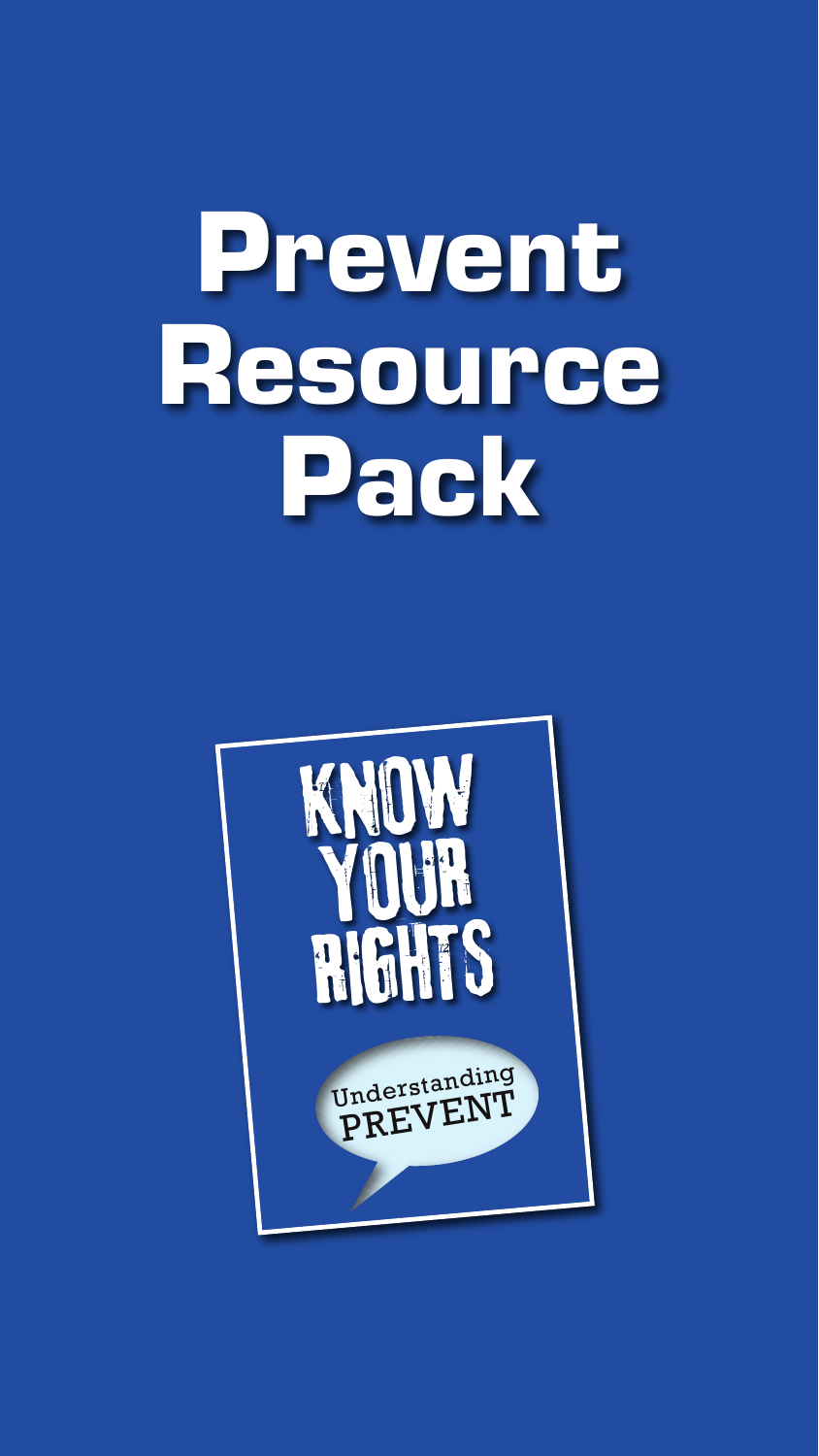This resource pack is to help parents question the implementation of the Prevent policy at their children's school, to ask for transparency in how it operates and to push for greater caution in its implementation.

**The resource pack contains the following information:**

- **1. What is Prevent**
- **2. Prevent in action**
- **3. Sample letter to send to head teacher**

**If you would like to discuss your specific concerns about Prevent or require more detailed information please please contact IHRC on 020 8904 4222 or visit IHRC's resource page here**

**[http://ihrc.org.uk/activities/projects/11472](http://ihrc.org.uk/activities/projects/11472-the-prevent-strategy-campaign-resources) [the-prevent-strategy-campaign-resources.](http://ihrc.org.uk/activities/projects/11472-the-prevent-strategy-campaign-resources)**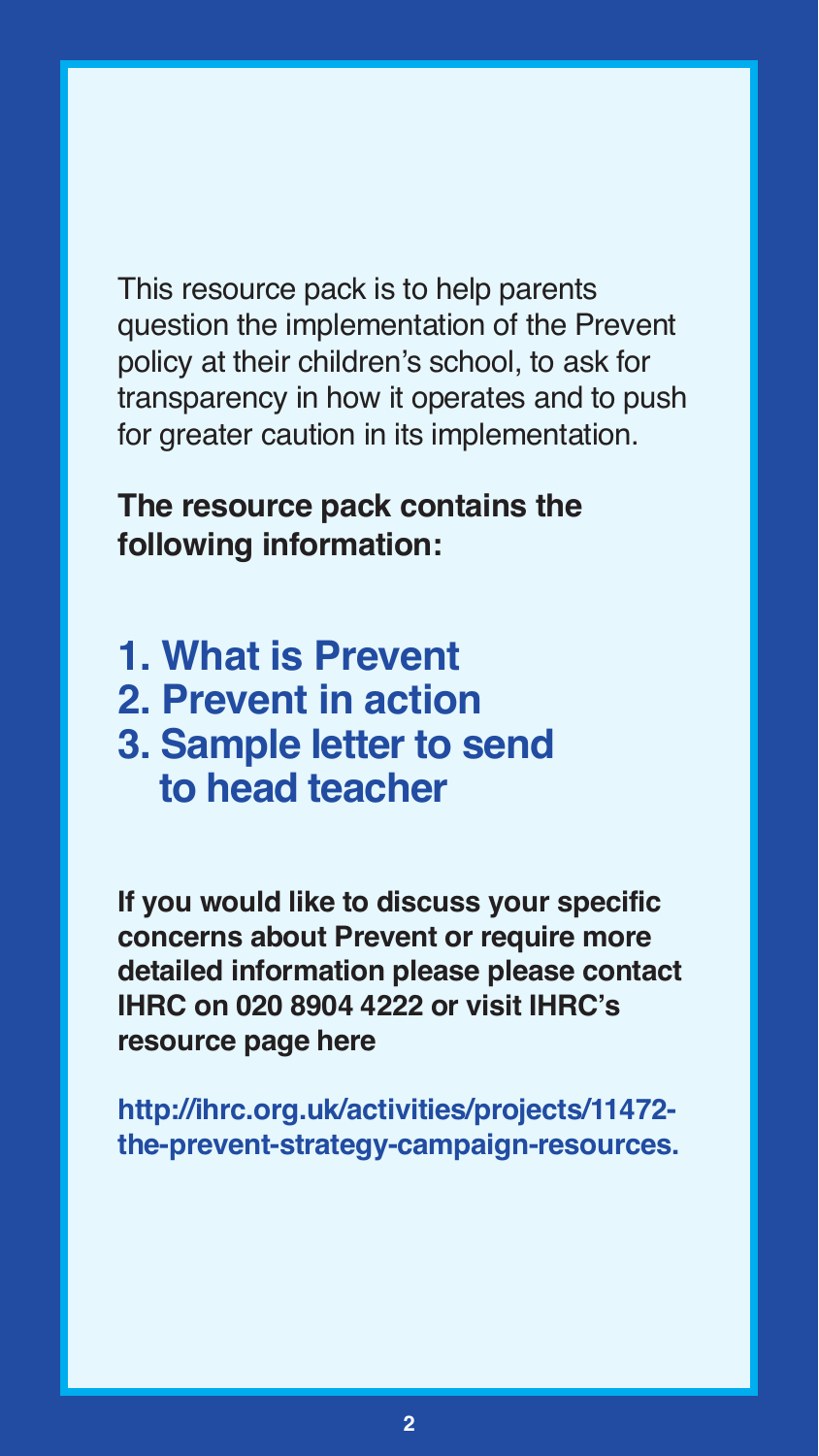# **What is Prevent?**

Prevent is part of the government's strategy to prevent extremism. It means every doctor, nurse, teacher, university lecturer, social worker, and every other public service provider has to look for signs of extremism in members of the public. They are essentially spies for the government.

### **What is Extremism?**

- **• It is the vocal or active opposition to fundamental British values\***
- **• It can be violent or non-violent;**
- **• It can also be calling for the death of members of the British armed forces.**

\* 'Fundamental British values' = democracy, the rule of law, individual liberty and mutual respect and tolerance of different faiths and beliefs. There are many other things that are being added to this list as and when it suits the government.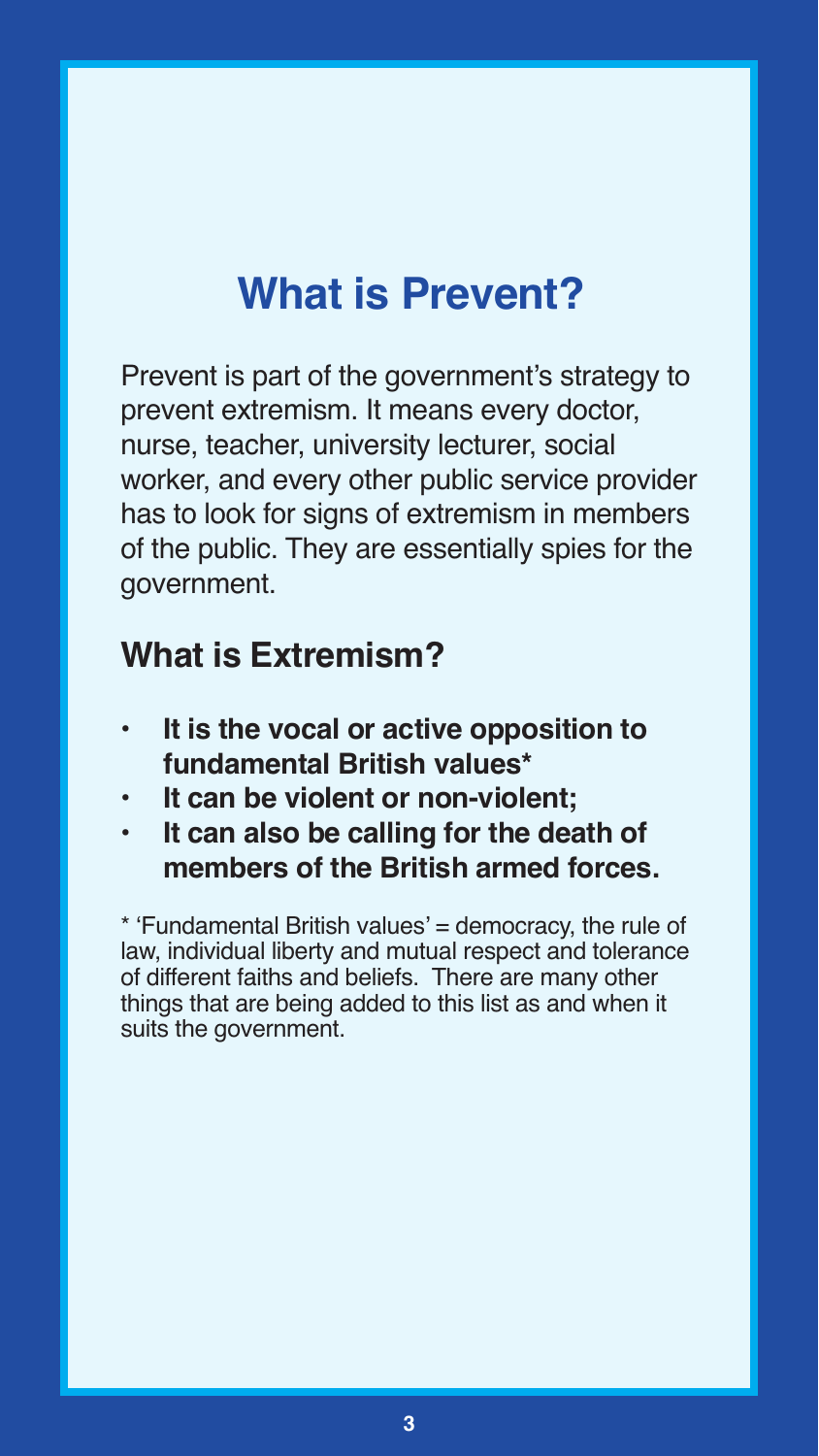## **Key problems with Prevent:**

- **•** It restricts any types of dissent or opposition to the government.
- It breaks down the relationship of trust between doctor and patient, teacher and student, etc.
- The intention is to prevent acts of terrorism, but there is no evidence to show that 'extremist ideas' lead to an individual committing an act of terrorism.
- It criminalises Muslims as the government sees Islam as 'extreme' at its core. Anyone who practices Islam or 'looks Muslim' can therefore be seen as an extremist.
- It does not account for the government's own violence (e.g. in its foreign policy), which is often referenced by convicted terrorists as the main reason they are driven to their actions.
- It creates fear within Muslim communities, further isolating them from wider society.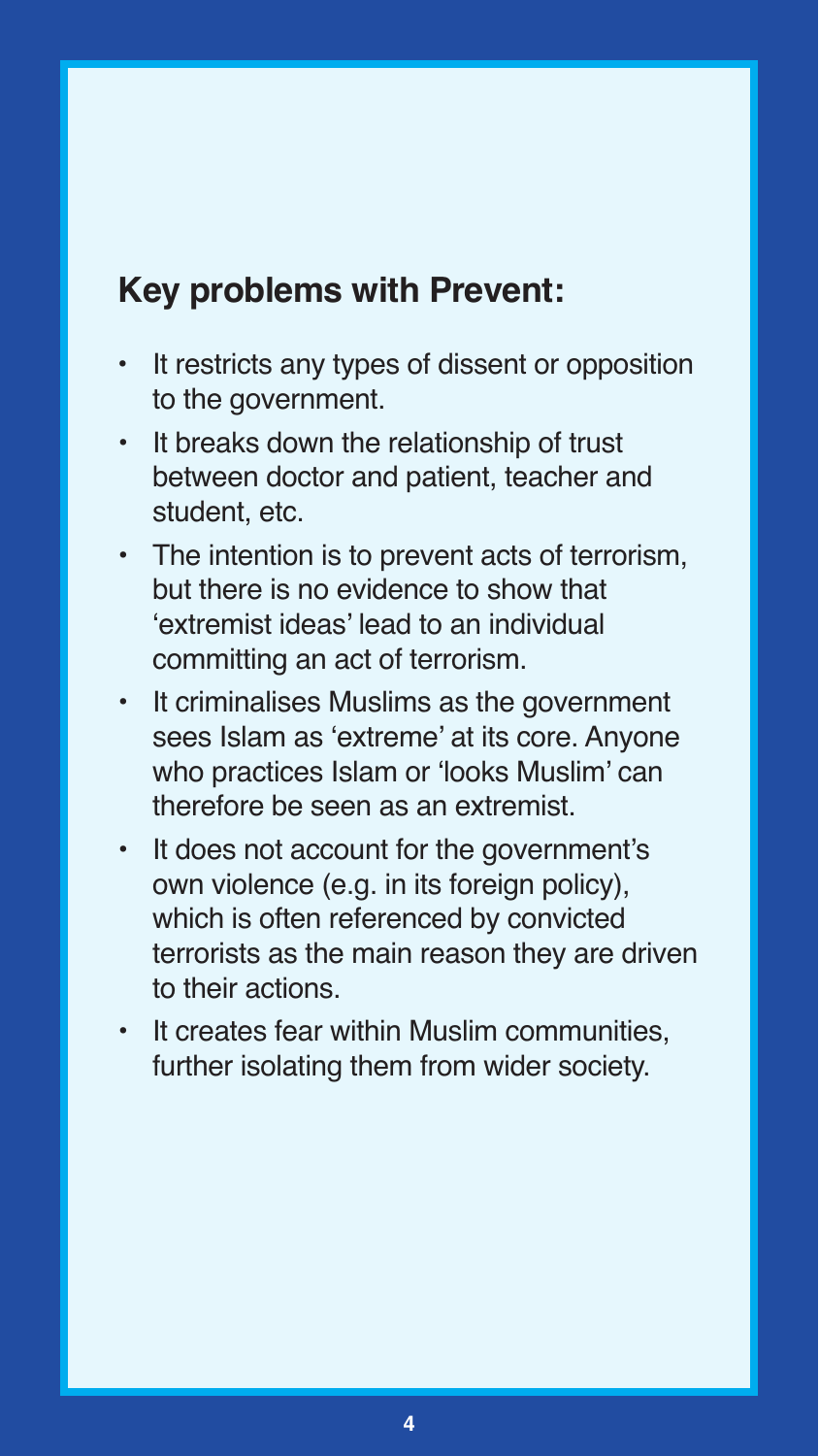## **What happens if you are identified as at risk of engaging in extremism?**

- **•** Your teacher/doctor/social worker/etc will contact your local Prevent Officer. He or she will either work for your local council or be a police officer.
- You will be contacted by the Prevent Officer or a police officer. They may visit your home/workplace/school.
- If your child is identified, the Prevent Officer/police officer may make contact with your child at school without informing you first.
- In all instances, they will want to ask you questions. They may ask you about your religion, your religious practices, what you think about Israel, what you think of terrorists, what you think of gay rights, etc. It will seem like a conversation rather than an interrogation.
- If you/your child are deemed at risk then you/your child will be put through Channel. This is a non-compulsory deradicalisation programme, where you/your child will be monitored by the police, have regular meetings with your Prevent Officer, possibly attend workshops.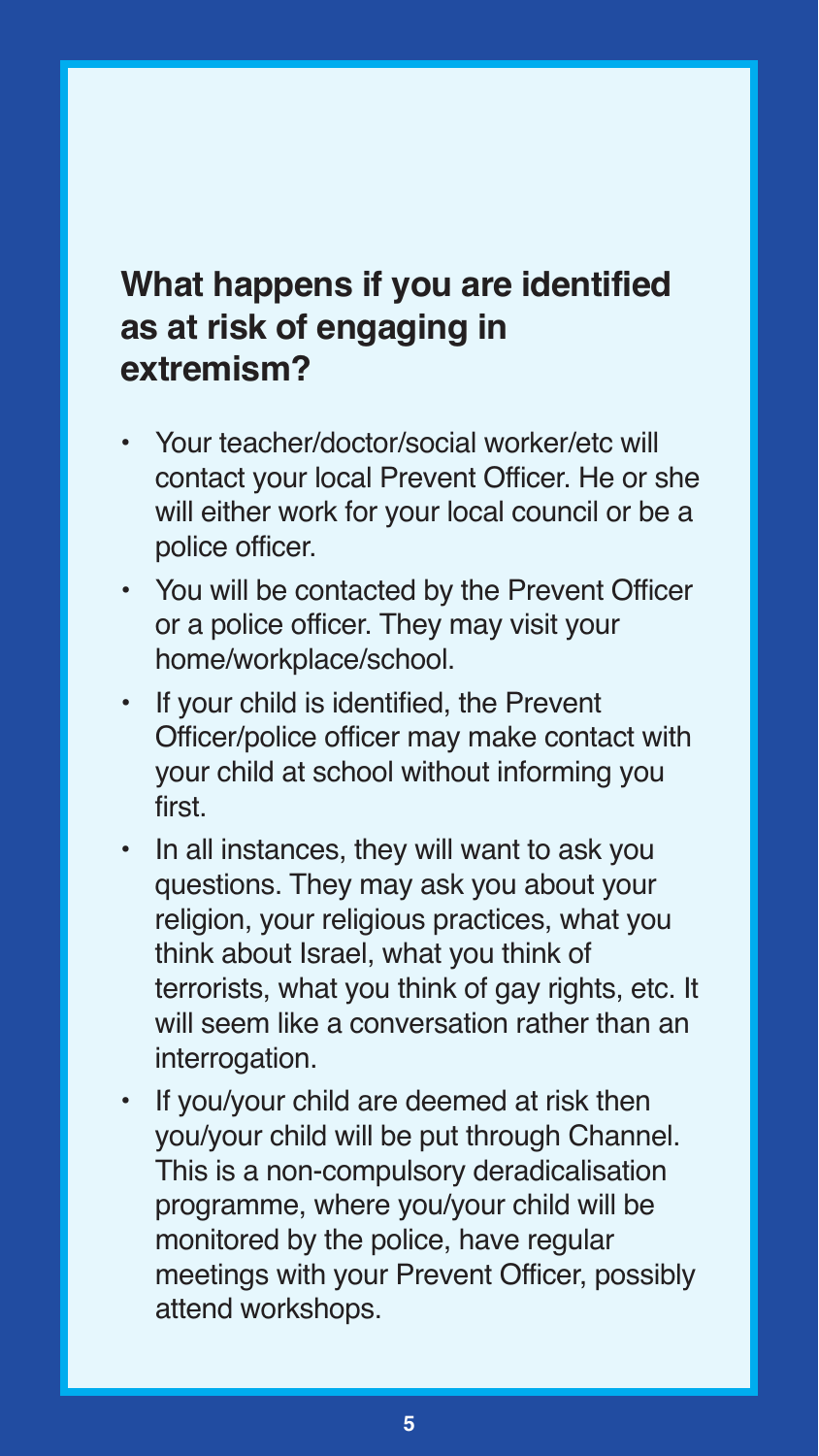## **What should you do if you are targeted?**

You do not have to speak to any Prevent Officer or police officer (unless the latter detains you). If you are approached in the street/your school/home etc you should refuse to speak without a lawyer present.

**Remember: if you are being singled out under the Prevent programme it means you have not committed a criminal offence, and therefore you do not need to engage with them.**

- **•** Once you are approached by an officer under Prevent you should contact a solicitor straight away, preferably one who specialises in human rights. Contact IHRC for a referral if necessary.
- Even if you have not been singled out we recommend you try to understand how Prevent is being implemented in your organisation / child's school etc. Contact IHRC for help with this.
- If you belong to a union it is important to push for a union-wide boycott of Prevent, which will go some way to protecting those who are being targeted.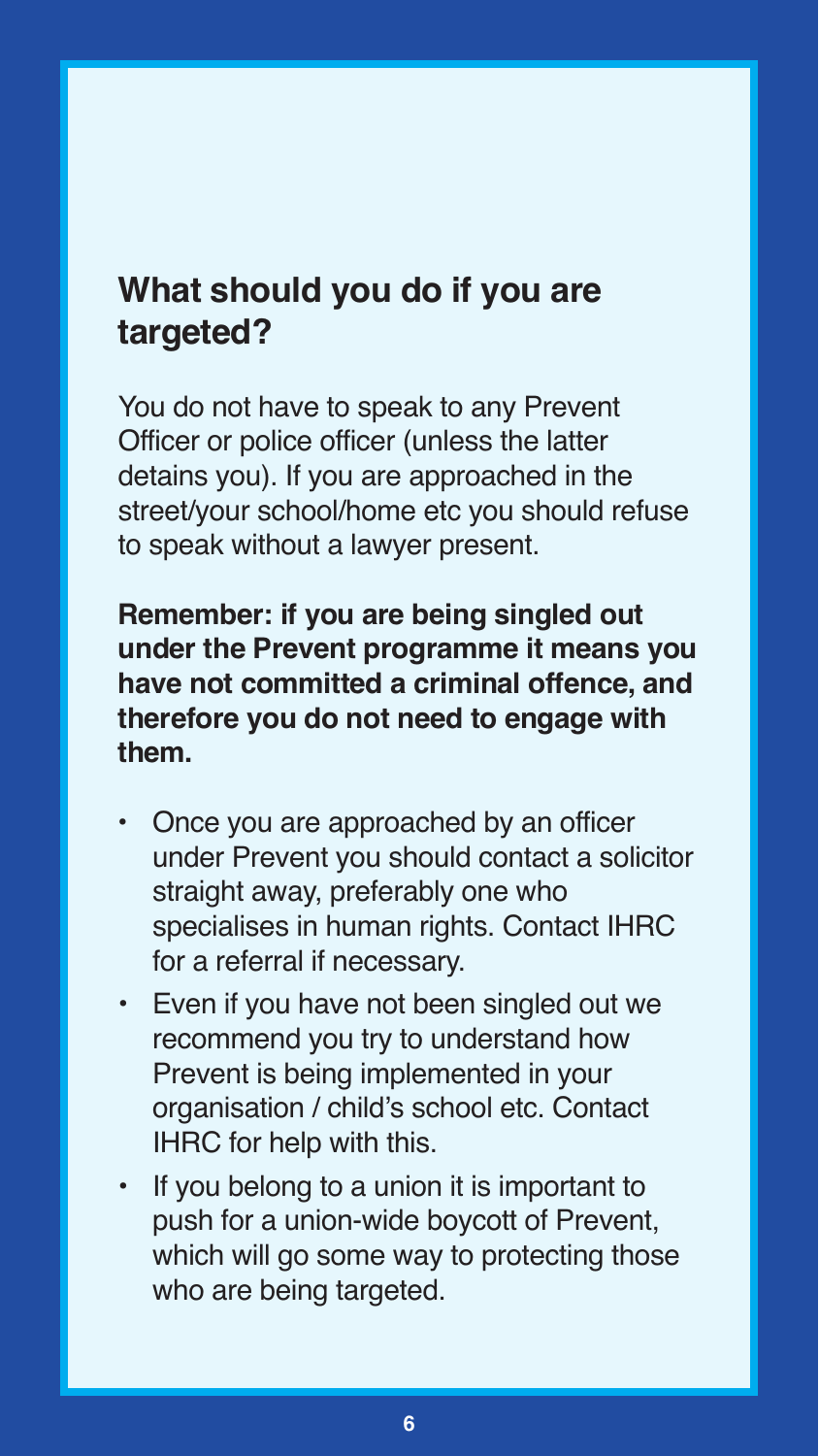Please be aware that the government is trying to make these guidelines even more oppressive, so some of this information is subject to change.

If your employer or educational institution wishes to "informally" discuss any Prevent related issues, ensure that you have someone with you at the meeting, e.g union rep, friend etc.

Should an Officer appear during any meeting, ask them to identify themselves and the reason for their attendance. Refuse to answer questions until you have spoken to a lawyer.

Contact IHRC for further information: 020 8904 4222 / info@ihrc.org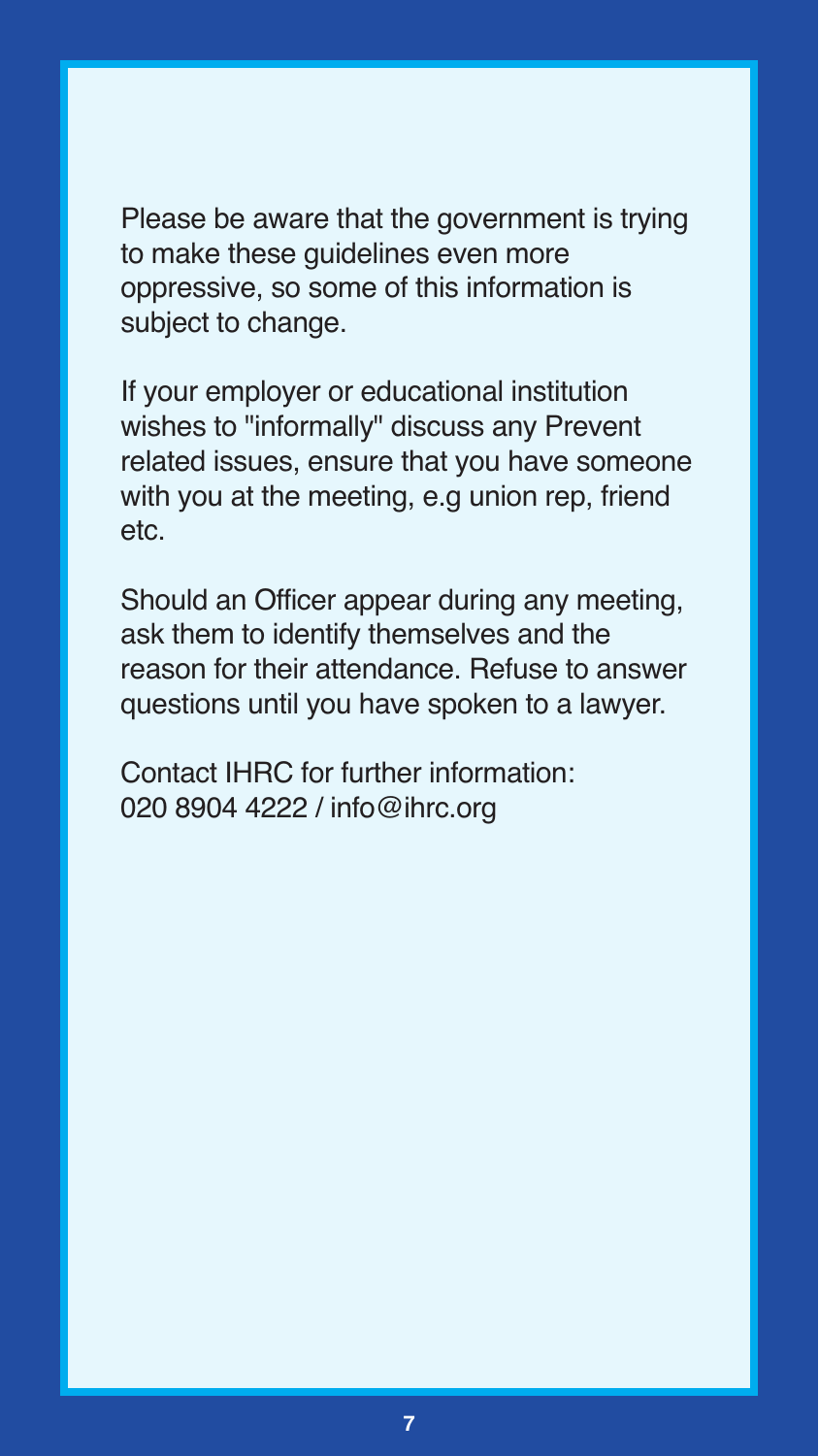# **Examples of Prevent in action:**

**1** Nursery staff suggested referring a fouryear-old boy to a counter- terrorism project after he mispronounced the word "cucumber". Concerns were raised by the nursery in Luton when the boy drew a picture of a man cutting a cucumber and mispronounced it as "cooker bomb".

Read full story [here1.](http://www.independent.co.uk/news/uk/home-news/four-year-old-raises-concerns-of-radicalisation-after-pronouncing-cucumber-as-cooker-bomb-a6927341.html)

**2** An 8-year-old boy from east London was referred to social services for wearing a Tshirt that said: "I want to be like Abu Bakr al-Siddique". Abu Bakr al-Siddique is a historical figure believed to be a disciple of the Prophet Muhammad and is beloved by many Muslims . The referral under Prevent stated that he wore a t-shirt stating that he 'loved Abu Bakr al Baghdadi' (considered the leader of ISIS). During a visit from social services to investigate, the social worker asked questions such as, 'Do Christians go to hell?' Police visited the child's home and Saturday school.

Read full story [here2.](https://www.buzzfeed.com/sirajdatoo/prevent-strategy-is-violating-childrens-human-rights-report?utm_term=.gbyd18y79p#.dpn7b4lyWr)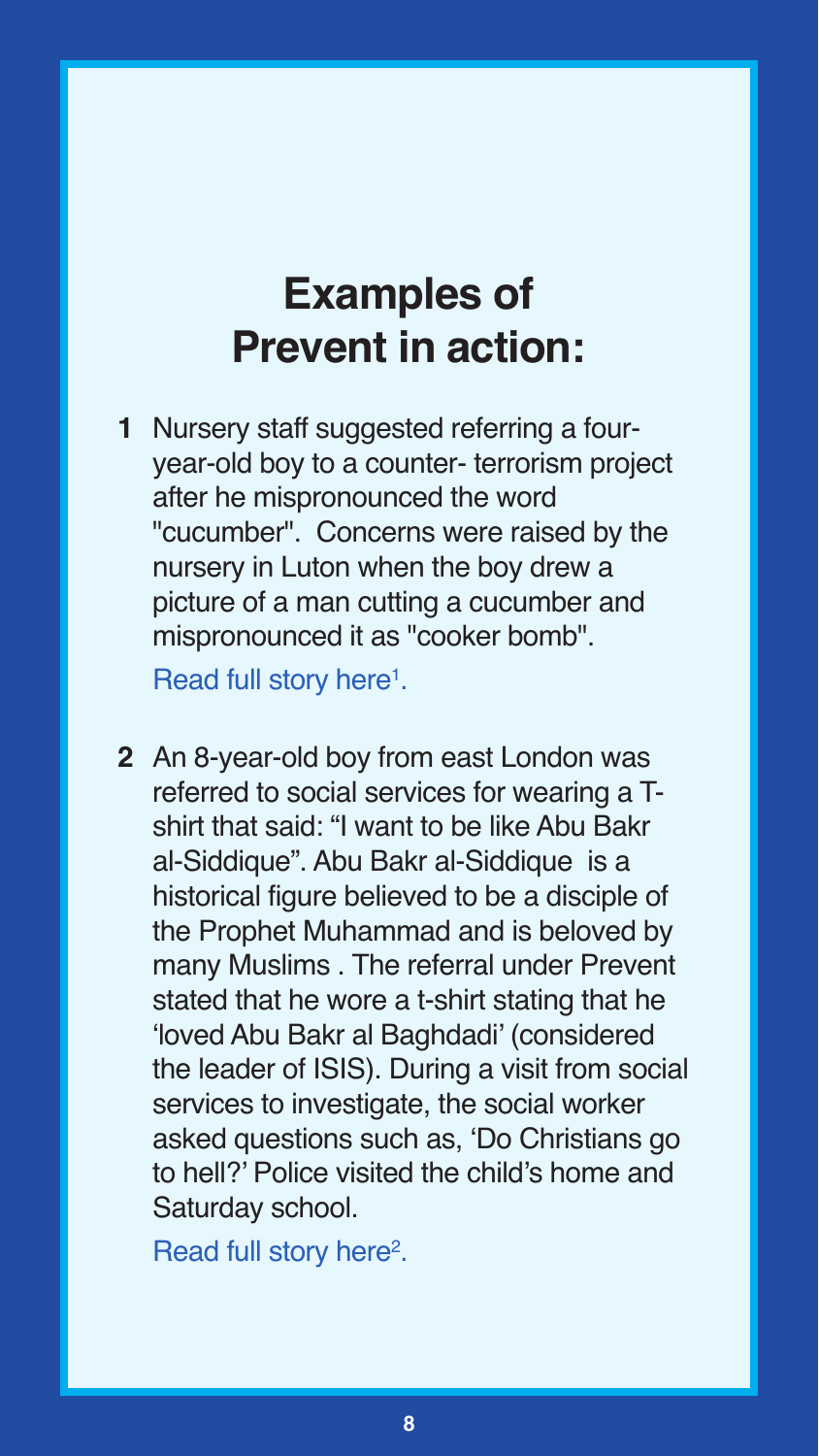**3** A primary school reported a ten-year-old Muslim boy to police on suspicion of extremism after he complained about not having a prayer room. He also told female Muslim pupils they needed to cover their faces with a head scarf. The school referred the boy to police under Prevent as this was perceived as a sign of extremism.

Read full story [here3.](http://www.telegraph.co.uk/news/uknews/terrorism-in-the-uk/11927303/Teachers-extremist-fears-over-boy-10-after-he-complains-about-lack-of-prayer-room.html)

**4** Schoolchildren in the UK who search for words such as "caliphate" and the names of Muslim political activists on classroom computers risk being flagged as potential 'extremists' by monitoring software being marketed to teachers to help them spot students at risk of radicalisation. The "radicalisation keywords" library has been developed to help schools comply with their Prevent duties.

Read full story [here4.](http://www.aljazeera.com/indepth/features/2015/10/uk-keyword-warning-software-schools-raises-red-flag-151004081940435.html)

**5** A 14-year-old Muslim schoolboy was questioned about the Islamic State after using the word 'l'ecoterrorisme' (which he learned in a previous lesson) during a French classroom discussion about environmental activism. A few days later he was pulled out of class and questioned whether he was affiliated to ISIS. It was later established that those questioning him were child protection officers who were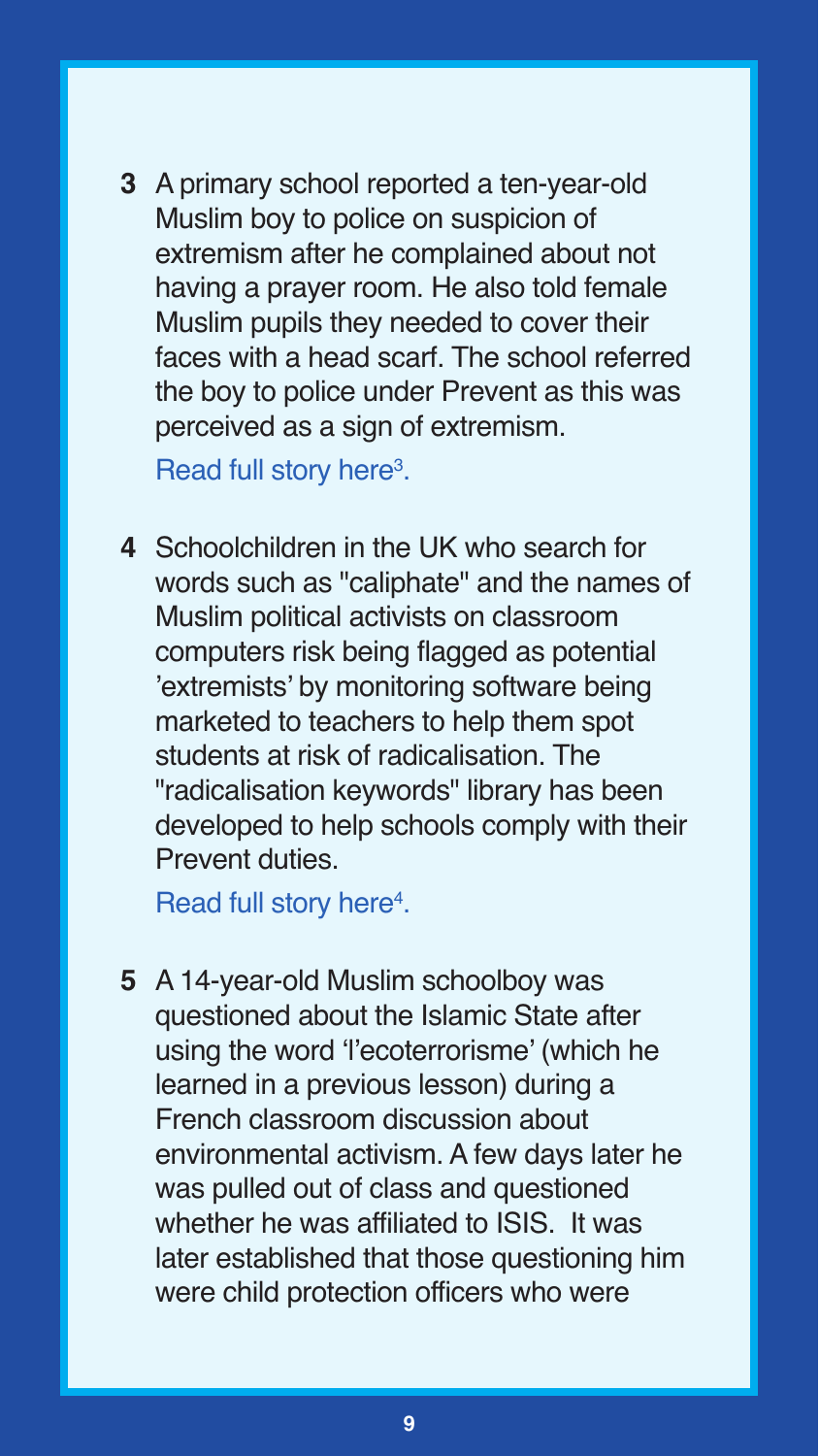acting out their Prevent duty. Despite requiring parental consent before speaking to the boy, his parents were not informed of this interview.

Read full story here<sup>5</sup>.

**6** Buxton Primary School in London were accused of implementing a discriminatory Prevent practice that was intending to collect the data of Year 5 and 6 pupils in order to assess whether they were extremists. This was done without parental consent.

Read full story here<sup>6</sup>.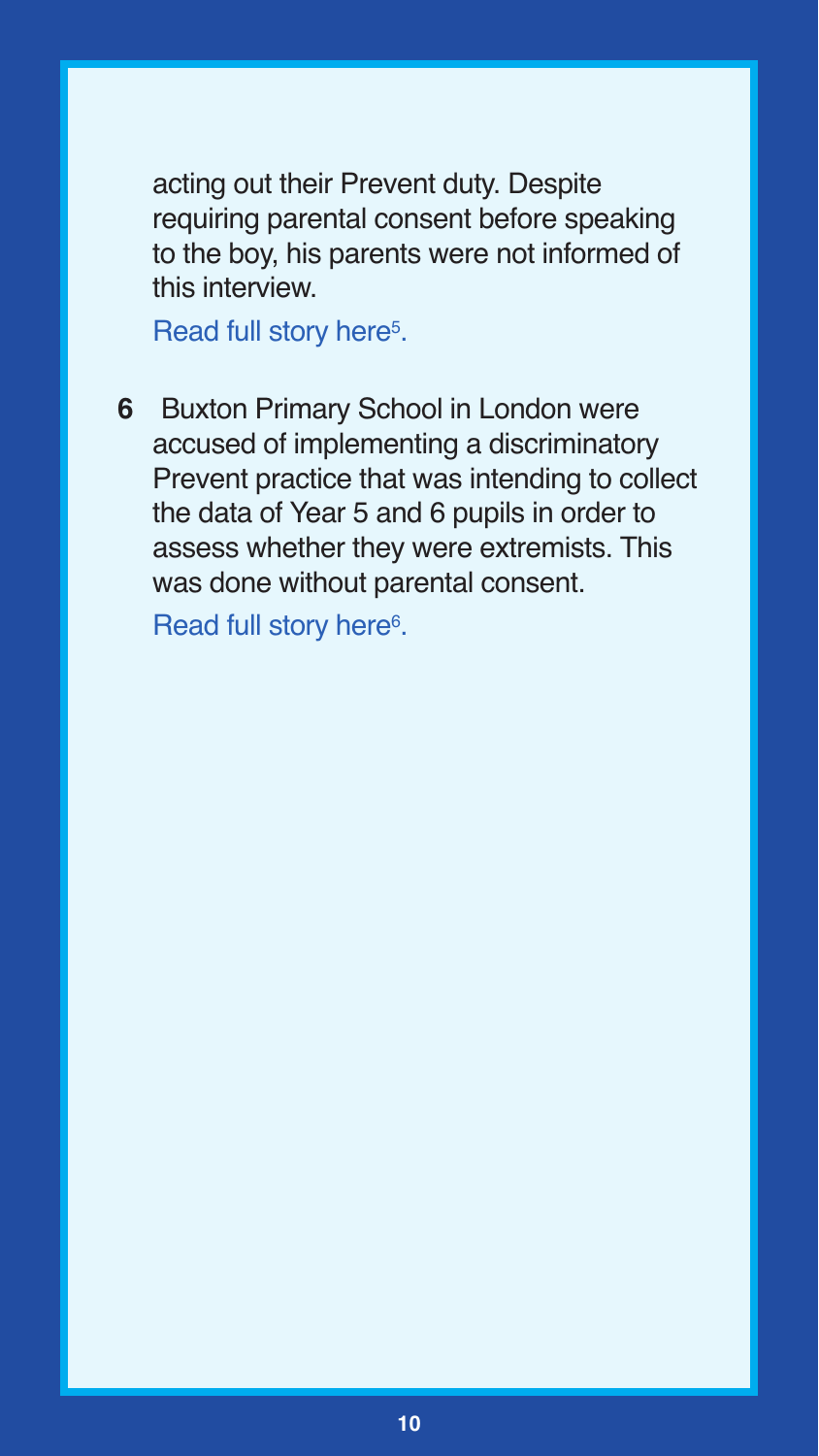## **Sample Letter**

YOUR NAME ADDRESS 1 CITY/TOWN POSTCODE

#### **DATE**

HEAD TEACHER NAME SCHOOL NAME ADDRESS 1 CITY/TOWN **POSTCODE** 

#### **RE Prevent in the school**

Dear [Name of Head Teacher],

I am concerned about what I have heard in the news about children across the country being reported under the Prevent programme for questionable reasons. I have heard of multiple instances, such as the teenager who was referred for wearing a 'Free Palestine' badge and another very young child referred for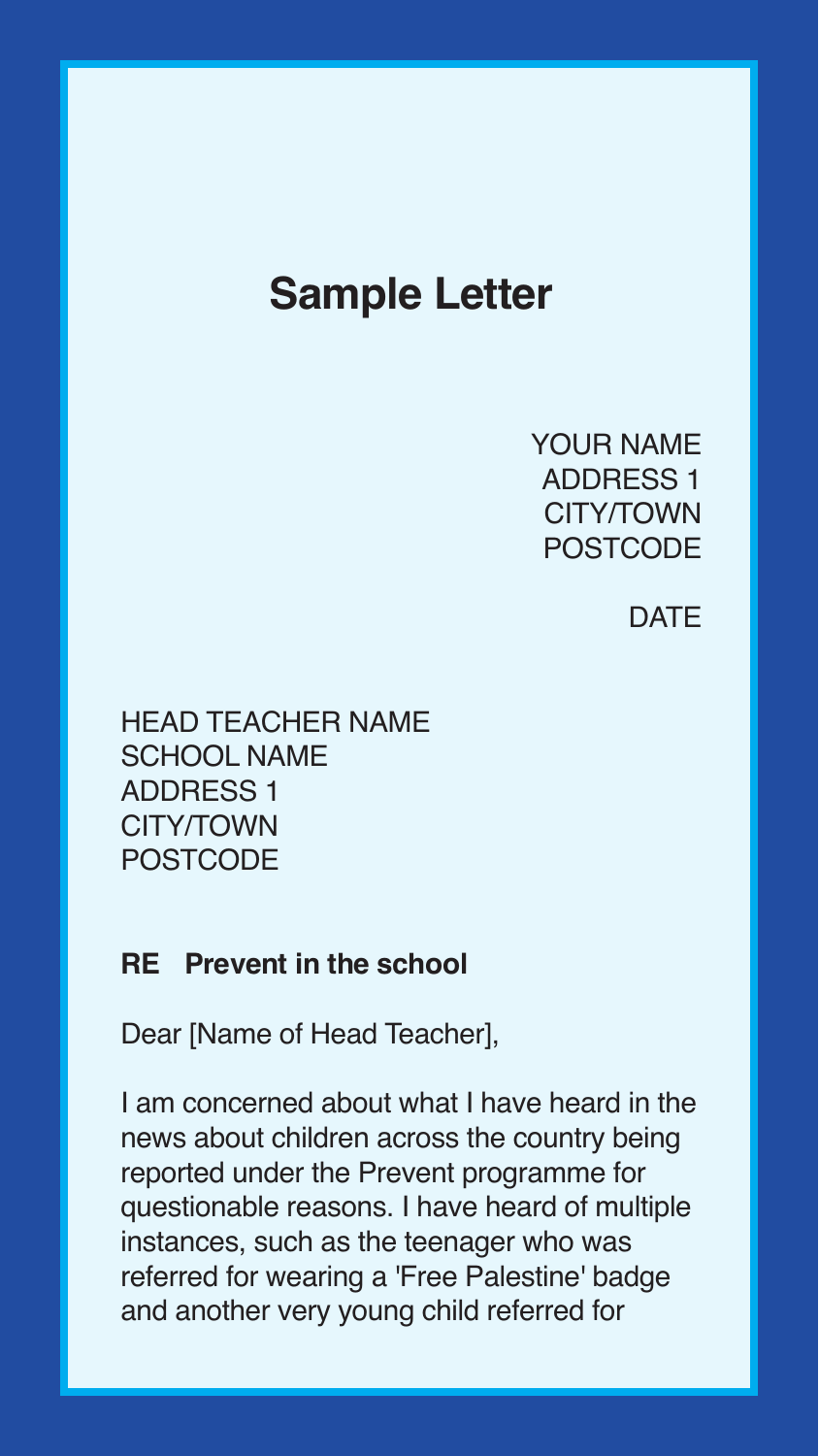saying 'cucumber' which was wrongly heard as 'cooker bomb.' In light of this as well as acknowledgement from organisations like the National Union of Teachers that Prevent is hugely problematic, I hope you will take my concerns on board.

As a parent I am worried that:

**1** The school has not given parents any/sufficient information on this important topic, including how it is currently implementing Prevent, and whether any children have been wrongly referred under it. As this would require parental consent I am concerned that I am unfamiliar with the content and procedure of such a referral.

- **2** The effects of Prevent could possibly cause long-term damage to my child and scare them into not wanting to discuss or contribute to tasks freely (parents of the children mentioned above and others have already spoken of the psychological impact on their children).
- **3** Staff have not had alternative training which looks at some of the known problems of Prevent and the negative effects it can have.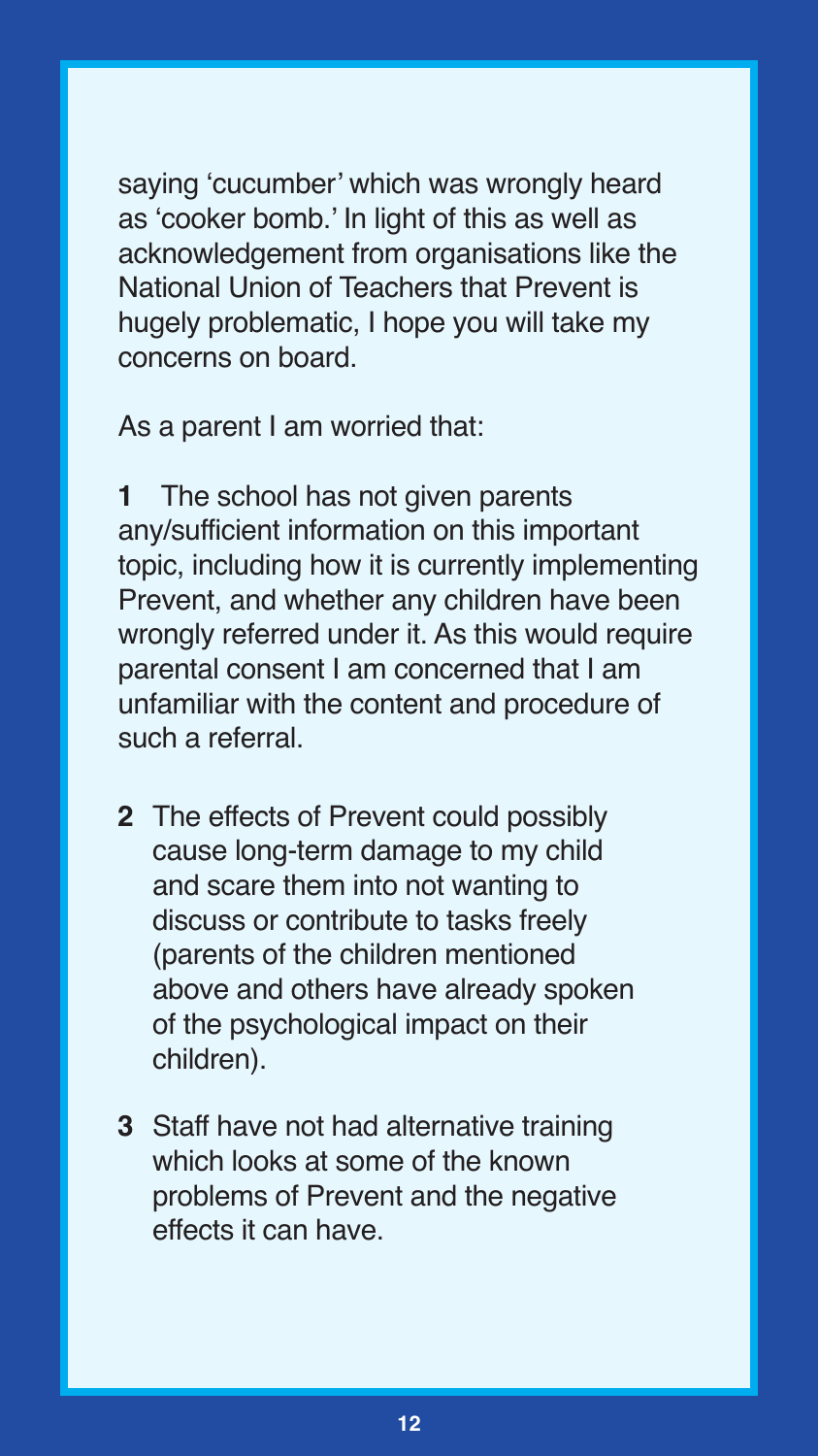I know that there are discussions happening around the country by those who object to Prevent. For such a sensitive topic it should be necessary to take into account other things which could affect the whole community instead of only relying on the official training given.

I hope my concerns will be taken on board, and steps taken to allay these fears. Doing so would instil a sense of confidence in the seriousness with which the school takes its responsibility to the students and our community.

I look forward to a written response in addressing my worries and replying to my questions and suggestions.

Yours sincerely,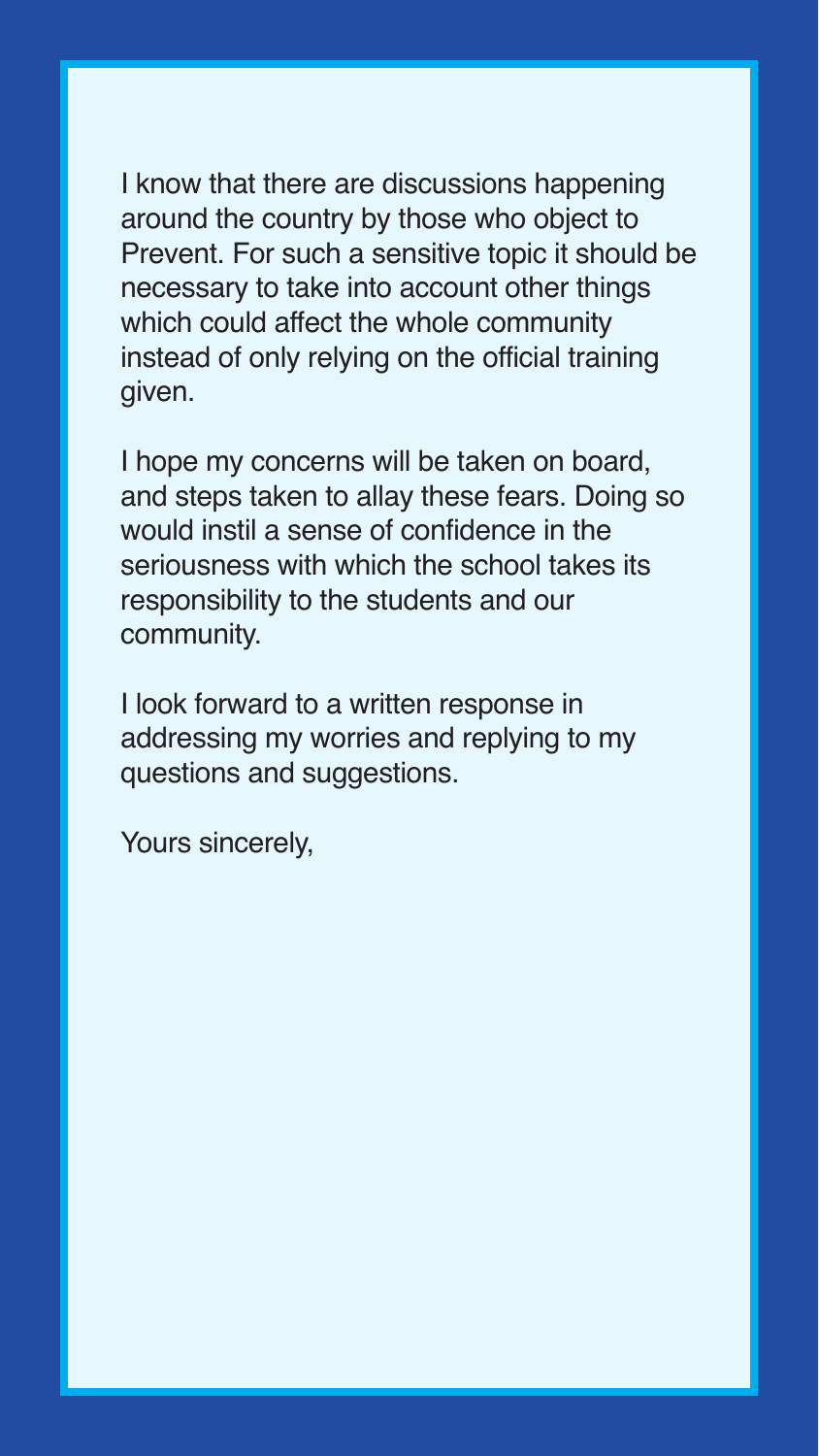## **Endnotes:**

1) http://www.independent.co.uk/news/uk/homenews/four-year-old-raises-concerns-of-radicalisation -after-pronouncing-cucumber-as-cooker-bomba6927341.html

2) https://www.buzzfeed.com/sirajdatoo/preventstrategy-is-violating-childrens-human-rights-report?u tm\_term=.gbyd18y79p#.dpn7b4lyWr

#### 3)

http://www.telegraph.co.uk/news/uknews/terrorismin-the-uk/11927303/Teachers-extremist-fears-over-b oy-10-after-he-complains-about-lack-of-prayerroom.html

#### 4)

http://www.aljazeera.com/indepth/features/2015/10/ uk-keyword-warning-software-schools-raises-redflag-151004081940435.html

#### 5)

https://www.theguardian.com/education/2015/sep/2 2/school-questioned-muslim-pupil-about-isis-afterdiscussion-on-eco-activism

#### 6)

https://www.theguardian.com/education/2015/may/2 8/fury-after-primary-pupils-are-asked-to-completeradicalisation-seeking-surveys